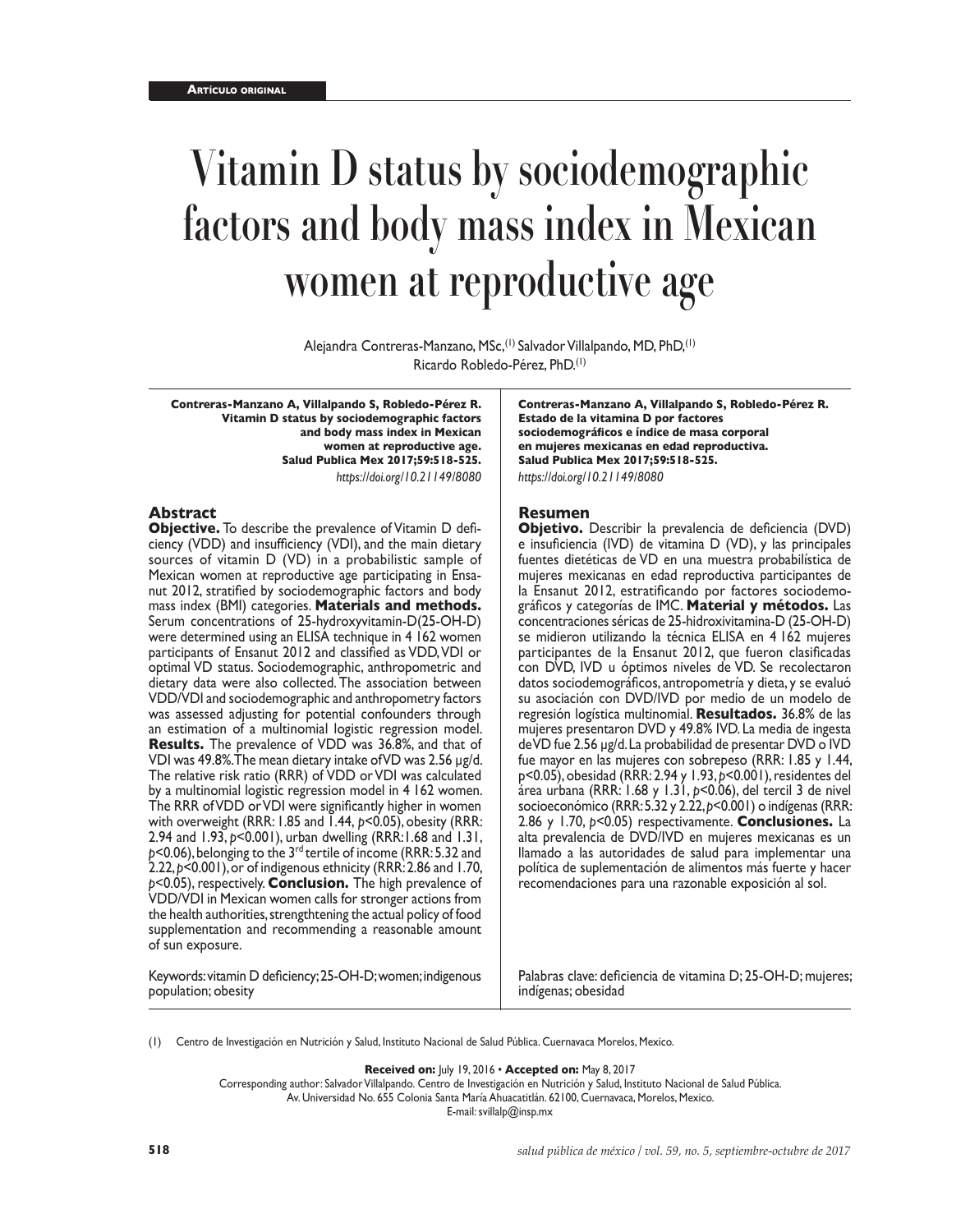Vitamin D deficiency (VDD<50 nmol/L) is considered globally as a public health issue.<sup>1</sup> Vitamin D insufficiency (VDI<75 nmol/L) is found in approximately  $50\%$  of the world population.<sup>2,3</sup> A high proportion of adults in the American continent have VDD: Brazil (77%), Chile (27-60%), Puerto Rico (28-32%), Argentina (52-87%), USA (34-37%), or Guatemala (46%).<sup>4-6</sup> The reported prevalence of VDD in Europe and Australia varies between 30 and 50%.<sup>3</sup> In México, despite the large availability of sunlight, the National Health and Nutrition Survey (Ensanut) documented that in 2012 33% of children aged 1-11years were VD-deficient.<sup>7</sup>

Several factors have been identified in women with VDD, as such as the lack of exposure to sunlight, the culture, (e.g. wearing long garments), the age, the skin pigmentation, along with a low VD dietary intake.8-10 Long lactation periods, the use of skin sun blockers, the frequent use of umbrellas, $3,11,12$  tobacco smoking, obesity and renal chronic disease have been also associated with VDD in women.3,11-16 It is not clear whether the VDD is produced by obesity or obesity is a consequence of  $VDD$ ,<sup>17</sup> because obese individuals specially women,<sup>18</sup> are susceptible to VDD due to diminished availability of VD stored in the adipose tissue, and on the other hand,<sup>18</sup> some studies in obese individuals suggest that the supplementation with VD reduces the body fat mass.19-21

Women at reproductive age are a group that can be intervened at earlier age for VDD and its long term <complications.VDD>during adulthood increases the risk of osteopenia, osteoporosis, muscle weakness, osteomalasia and pathological fractures and can worsen other chronic conditions, such as the polycystic ovary syndrome; it also is a risk factor for cardiovascular diseases, metabolic syndrome, some types of cancer and some autoimmune diseases.16-24

This study aims to describe the prevalence of VDD and VDI, and the dietary sources of VD, in a probabilistic sample of women at reproductive age participating in Ensanut-2012**,** stratified by sociodemographic factors and BMI categories.

## Materials and methods

*Study population:* This cross-sectional analysis was carried out in women aged 20-49 years participating in the National Health and Nutrition Survey-2012 (Ensanut 2012), a probabilistic survey designed to represent the national population, and urban and rural dwelling.<sup>25</sup>A detailed description of the sampling was published previously.<sup>26</sup>

*Blood and dietary sample.* Blood samples were obtained from 30% of the whole sample, i.e. 4,162 women 20-49 yo. The collection of the samples occurred between the winter of 2011 and the spring of 2012. The sampling occurred between the latitudes 14°54' and 32°31' N. The dietary information was obtained through an iterative multiple steps 24-h recall questionnaire applied to 15% of the total Ensanut-2012 sample, consisting of 869 women with dietary and serum data. More detailed information on the multiple-pass method was published elsewhere.27 The dietary information was gleaned in accordance with the methodology described by López and colleagues.28-30

Those foods that were the main source of dietary VD were identified according to their reported VD content in the food composition tables used by Ensanut 2012.<sup>31</sup> The first 10 foods that contributed more than 10% of VD intake in 24 h were listed in decreasing order. Based on the 24 h dietary recall in 869 women, we constructed an index to identify the main dietary sources of VD, the frequency of eating and the VD content in each food item.

*Collection of blood samples and laboratory procedures*. Blood samples were obtained from an antecubital vein and were spinned down "in situ" at 3000 g. The serum was separated and stored in codified cryovials and preserved in a liquid N tank until delivered to the Central Nutrition laboratory at Instituto Nacional de Salud Pública (INSP), Cuernavaca, Mor, Mexico. The serum concentrations of 25-hydroxyvitamin-D (25-OH-D) in nmol/L were measured by microparticles' chemoluminiscence technique, using commercial kits of Abbot in an "Architect CI8200" automatic analyzer (Abbott Lab, Michigan, III USA). The inter- and intra-assay coefficients of variability were 1.34 and 3.69%, respectively. The accuracy of the determinations was checked with the NIST SRM-968E reference material.32,33

#### **Sociodemographic information**

Sociodemographic variables were captured by the Ensanut 2012; including age in years, sex, region and urban and rural dwelling and socioeconomic status (SES). We defined three geographic regions in Mexico: North, Center (includes Mexico City), and South. Locations with <2 500 inhabitants were classified as rural, and those with  $\geq$  500 inhabitants were classified as urban.<sup>34</sup> A socioeconomic index was constructed using a factor analysis using a principal components approach, that included household characteristics and assets.34 The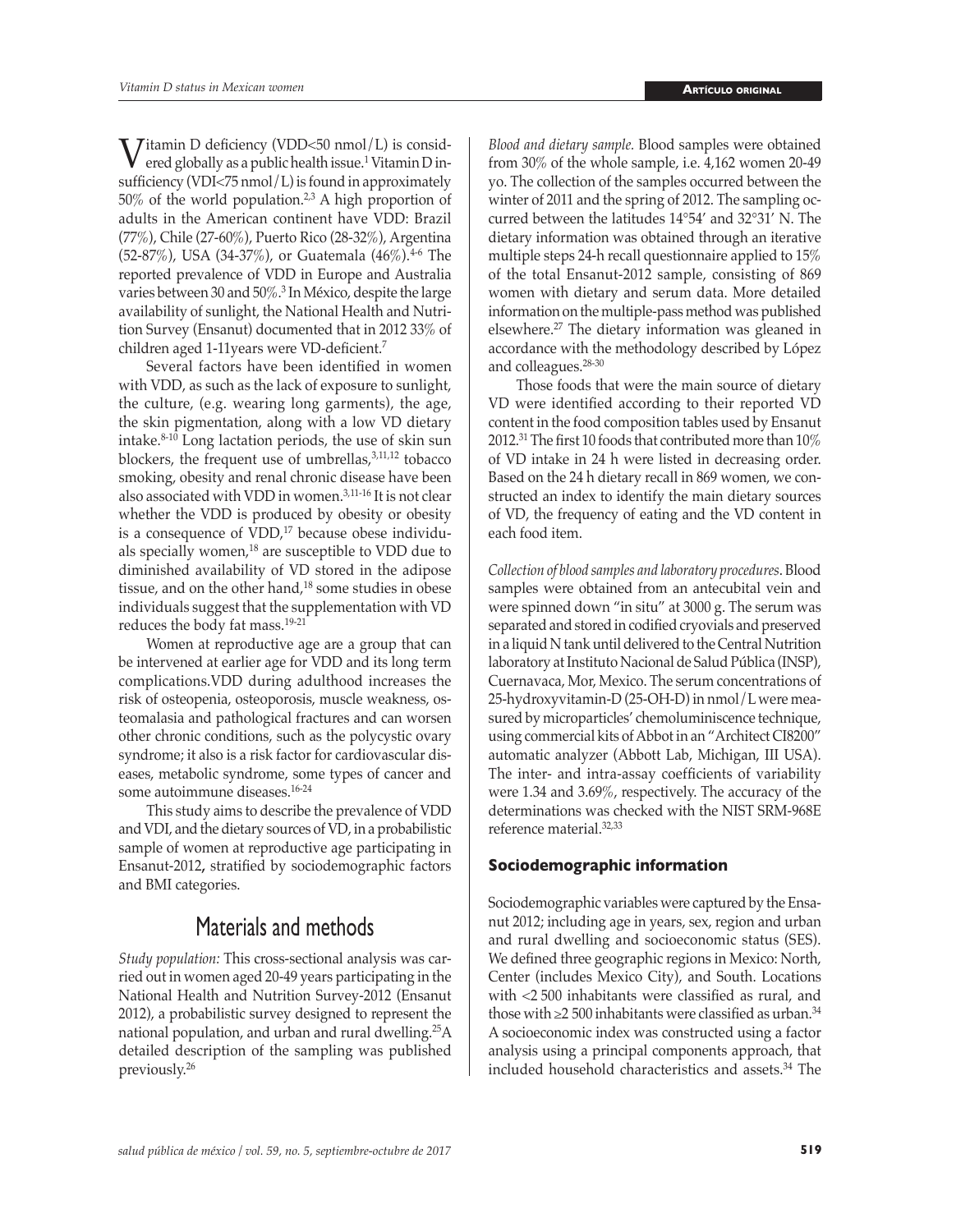index was computed for each respondent and then classified into tertiles (low, medium, and high) as cutoff points for socioeconomic status.35

*Anthropometry.* The body weight was measured in an electronic balance with a precision of 100 g, Tanita (Tokio, Japan) and the height with a stadiometer with precision of 1 mm, Dynatop (Mexico City). Anthropometry was measured by standardized personnel using the methods proposed by Lohman<sup>36</sup> and were standardized using Habicht's method.<sup>37</sup> Based on the body weight and height, the body mass index (BMI) was calculated and classified according to the WHO: BMI>18.5 and ≤24.9 kg/m²= normal; 25-29.9 kg/m²= overweight and BMI $\geq$ 30= obesity.<sup>38</sup>

*Vitamin D status definitions.* The definition of VD status was based in the classification of 25-OH-D concentrations by Heaney and Holick: Deficiency **<**50 nmol/L  $(8-20 \text{ ng/mL})$ , insufficiency  $\geq 50$  and  $\lt 75$  nmol/L (21-30)  $mg/mL)$  and VD sufficiency  $\geq$ 75 nmol/L( $>$ 30 ng/mL).<sup>39</sup>

#### **Statistical analysis**

The descriptive bivariate information is presented as means and 95%CI of the serum concentrations of 25- OH-D. The dietary intake of VD is presented as means and 95%CI. The prevalence and 95%CI of VDD was calculated and stratified by sociodemographic characteristics and BMI. The statistical comparisons between the dependent variable (VDD or VDI) and the independent variables (dwelling, region, BMI categories, SES and indigenous ethnicity) were made by multiple logistic regression models. Each model (VDD or VDI) was adjusted by the survey design using the module SVY of STATA SE v14 (College Station, USA, 2013). The significance was established with an alpha value <0.05 and 95%CI. To assess the representativeness of the final sample (n= 4 126), we compared the distribution of the sociodemographic and anthropometric characteristics in the whole sample of Ensanut 2012 (n= 24 500) and found no differences.

#### **Ethical aspects**

The protocol was reviewed and approved by the Committees of Research, Biosafety and Ethics in Research of Instituto Nacional de Salud Pública, Cuernavaca, Mexico. Informed consent letters were signed by the participants after a careful explanation of the aims, advantages and discomforts of the project.

## **Results**

#### **Sociodemographic and anthropometric characteristics**

4 162 women aged 20-49 years representing 25 million of women at reproductive age were studied. The overall prevalence was 36.8% for VDD, and 49.8% for VDI. The VDD and VDI indices for normal BMI were 30.1 and 51.5%; 36.2 and 50.3% for overweight, and 43.0% (*p*<0.05) and 47.9% for obesity, respectively. By dwelling, VDD was higher in urban (40.2%) than in rural dwellings (25.1%, *p*<0.05). The urban VDI (48.7%) was not different from the rural (53.7%) (table I). In the South, the VDD concentration was significantly lower (25.9%), and the VDI higher (53.5%) than in the Central region, with 46.3% *(p*<0.05) and 45% (*p*<0.05), and in the North region (31.7%, p<0.05). VDI was significantly higher in the North (55.6%) than in the Center (45.0%, *p*<0.05).

Women in tertile 1 of SES had the lowest prevalence of VDD (22.6%), compared with tertile 2 (32.5%, *p*<0.05), and tertile 3 (48.8%).VDI prevalence was not different between tertiles of SES. There were no differences for VDD and VDI between non-indigenous and indigenous women (table I).

#### **Mean serum concentrations of 25-OH-D and dietary intake of VD**

The overall mean serum concentration of 25-OH-D was 56.7 (55.7, 57.8) nmol/L. The mean concentration of 25-OH-D was higher in women with normal BMI, 60.2 (58.6, 62.4) nmol/L, than in women with overweight, 57.1 (55.5, 58.7) nmol/L, *p*<0.05, or obesity 53.6 (52.0, 55.2) nmol/L, *p*<0.05. It was higher in rural 62.2 (60.6, 63.7) than in urban dwellings 55.2 (53.9, 56.5) nmol/L, *p*<0.05. The concentrations were lower in the North 57.6 (56.0, 59.1) nmol/L, p<0.05 and the Center 53 (51.2, 54.7) nmol/L, p<0.05 than in the South 61.9 (60.3, 63.4) nmol/L. Tertile 1 of SES had greater concentrations 63.0 (61.4, 64.7) nmol/L than tertile 2, 58.3 (56.5, 60.2) nmol/L, p<0.05, and tertile 3, 51.7 (50.2, 53.3) nmol/L, *p*<0.05. Indigenous women had an average concentration of 56.6nmol/L and non-indigenous women, of 58.8 nmol/L of 25-OH-D, *p*<0.05 (table II).

The overall mean of dietary intake of VD was 2.56 (2.27, 2.86) μg/d. Women with a normal BMI 2.24 (1.74, 2.74), overweight 2.70 (2.15, 3.25), and obesity 2.68 (2.10, 3.25)  $\mu$ g/d did not show significant differences (NS). Indigenous women ate more VD (2.59, IC95 2.28, 2.91)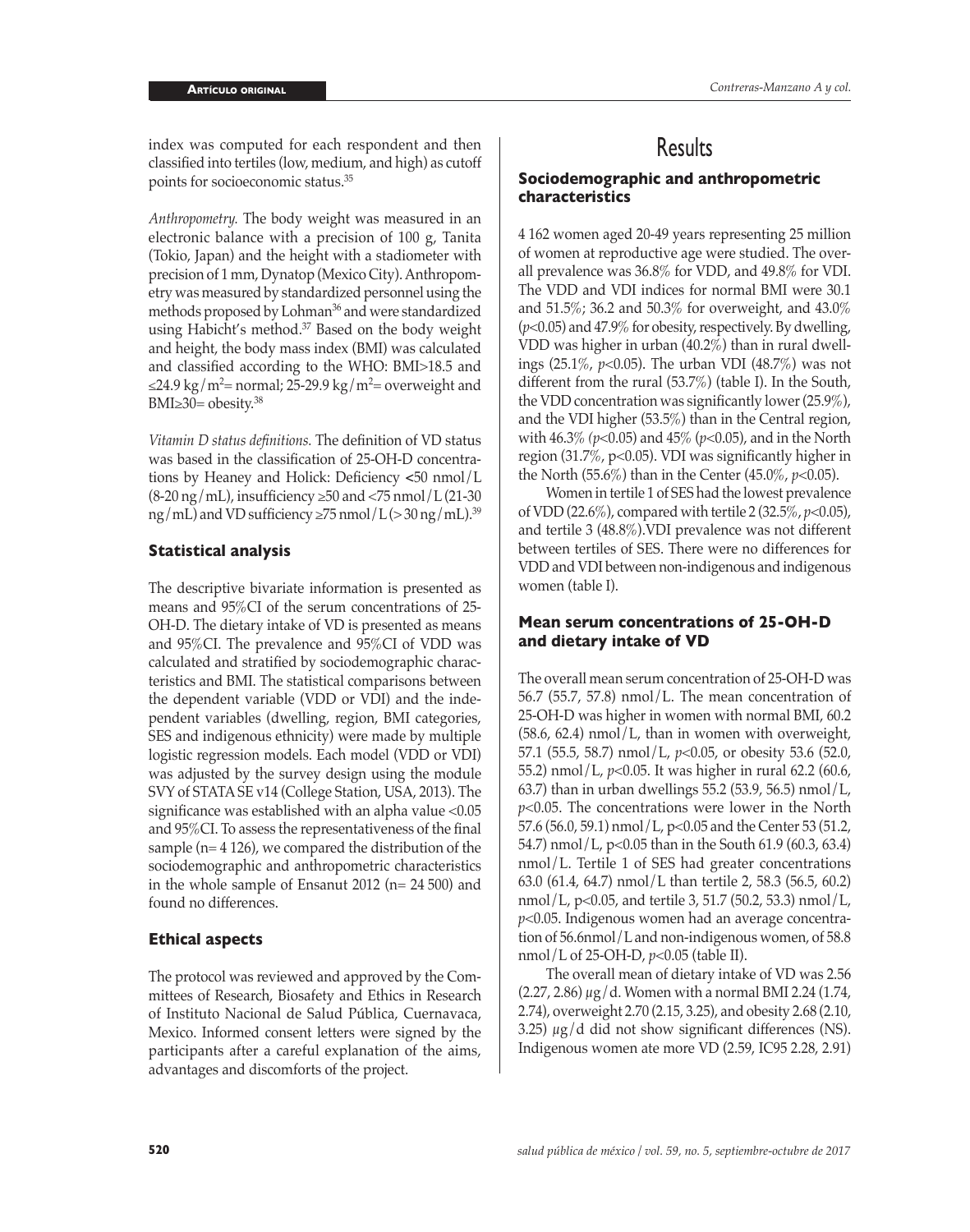| n sample<br>(n expanded)                                  |            | 4 162<br>24 210 060 |              |                   |              |  |  |
|-----------------------------------------------------------|------------|---------------------|--------------|-------------------|--------------|--|--|
|                                                           |            |                     | <b>VDD</b>   | VDI               |              |  |  |
|                                                           |            | %                   | $(95\%Cl)$   | $\%$              | $(95\%Cl)$   |  |  |
| Total                                                     |            | 36.8                | (33.7, 40.1) | 49.8              | (46.9, 52.7) |  |  |
|                                                           | Normal     | 30.1                | (24.3, 36.6) | 51.5              | (45.5, 57.5) |  |  |
| <b>BMI</b>                                                | Overweight | 36.2                | (31.1, 41.7) | 50.3              | (45.3, 55.4) |  |  |
|                                                           | Obesity    | $43.0*$             | (37.8, 48.3) | 47.9              | (42.9, 52.9) |  |  |
| <b>Dwelling</b>                                           | Urban      | 40.2                | (36.4, 44.1) | 48.7              | (45.1, 52.3) |  |  |
|                                                           | Rural      | $25.1*$             | (21.0, 29.6) | $53.7^{\ddagger}$ | (49.7, 57.7) |  |  |
|                                                           | North      | $31.7*$             | (27.6, 36.0) | 55.6              | (51.3, 60.0) |  |  |
| Region                                                    | Center     | $46.3*$             | (40.8, 51.8) | $45.0*$           | (39.8, 50.2) |  |  |
|                                                           | South      | 25.9                | (22.1, 30.0) | 53.5              | (49.8, 57.2) |  |  |
|                                                           | Tertile I  | 22.6                | (19.2, 26.5) | 56.8              | (52.8, 60.7) |  |  |
| <b>SES</b>                                                | Tertile 2  | $32.5*$             | (27.3, 38.1) | 50.4              | (45.2, 55.5) |  |  |
|                                                           | Tertile 3  | 48.8*               | (43.5, 54.0) | 45.1              | (40.1, 50.3) |  |  |
|                                                           | No         | 33.2                | (26.1, 41.2) | 52.3              | (44.5, 59.9) |  |  |
| Indigenous ethnicity                                      | Yes        | 37.1                | (33.8, 40.4) | 49.7              | (46.6, 52.7) |  |  |
| VDD: Vitamin D deficiency<br>VDI: Vitamin D insufficiency |            |                     |              |                   |              |  |  |

#### **Table I Prevalence of vitamin D deficiency and insufficiency in Mexican woman aged 20 to 49 years. Mexico, Ensanut 2012**

SES: Socioeconomic status BMI: Body Mass Index

Significantly different \* (p<0.05)  $\frac{4}{7}$  (p<0.10) of reference category; normal BMI, Rural dwelling, South region, Tertile 1 of SES, indigenous ethicity

than non-indigenous women (1.98, 95%CI 1.56, 2.39  $\mu$ g/d, *p*<0.05). There were no differences in VD intake between categories of dwelling, region, SES, or VD serum status (table II).

#### **Main dietary sources of vitamin D**

Milk was drunk by 50.0% of the sample (231 mL/d), representing 55.9% of the mean daily intake of VD. Eggs were consumed by  $48\%$  of the sample (74.5 g/d), representing 53.7% of the mean daily intake of VD. Fish and sea food were eaten by 14.2% of the sample (60.1 g/d), representing 39.5% of the daily intake of VD. Other sources were ready-to-eat cereals, dairy products as such cheese, yogurts, cream and milk desserts, and other products of animal origin as such beef, pork, chicken meats and animal fats (table III).

#### **The relative risk ratio (RRR) of present VDD or VDI by SES characteristics and BMI**

The RRR of VDD or VDI was calculated by a multinomial logistic regression model in 4 162 women (table IV). The risk ratios (RRR) of VDD or VDI were significantly higher in women with overweight (1.85 and 1.44, *p*<0.05), with obesity (2.94 and 1.93, *p*<0.001), living in an urban dwelling (1.68 and 1.31, *p*<0.06), belonging to tertile 3 of socioeconomic status (5.32 and 2.22, *p*<0.001) or with indigenous ethnicity (2.86 and 1.70, *p*<0.05) respectively (table IV).

### **Discussion**

VDD and VDI in Mexico are very frequent in adult women (36.8 and 49.8%, respectively). Our results confirm that, despite the intense sunlight in Mexico, the serum concentrations of 25-OH-D are low. The strengths of this study are the randomization and the national representativeness of the sample; we were able to measure 25-OH-D and the 24 h VD intake with appropriate instruments.

The NHANES III proved that VDD and VDI in Hispanic women older than 18 years was 76.2% and that indigenous women had a 3.3-fold probability of suffering these conditions compared with white women.<sup>40</sup> One reason is that ethnicity plays an important role in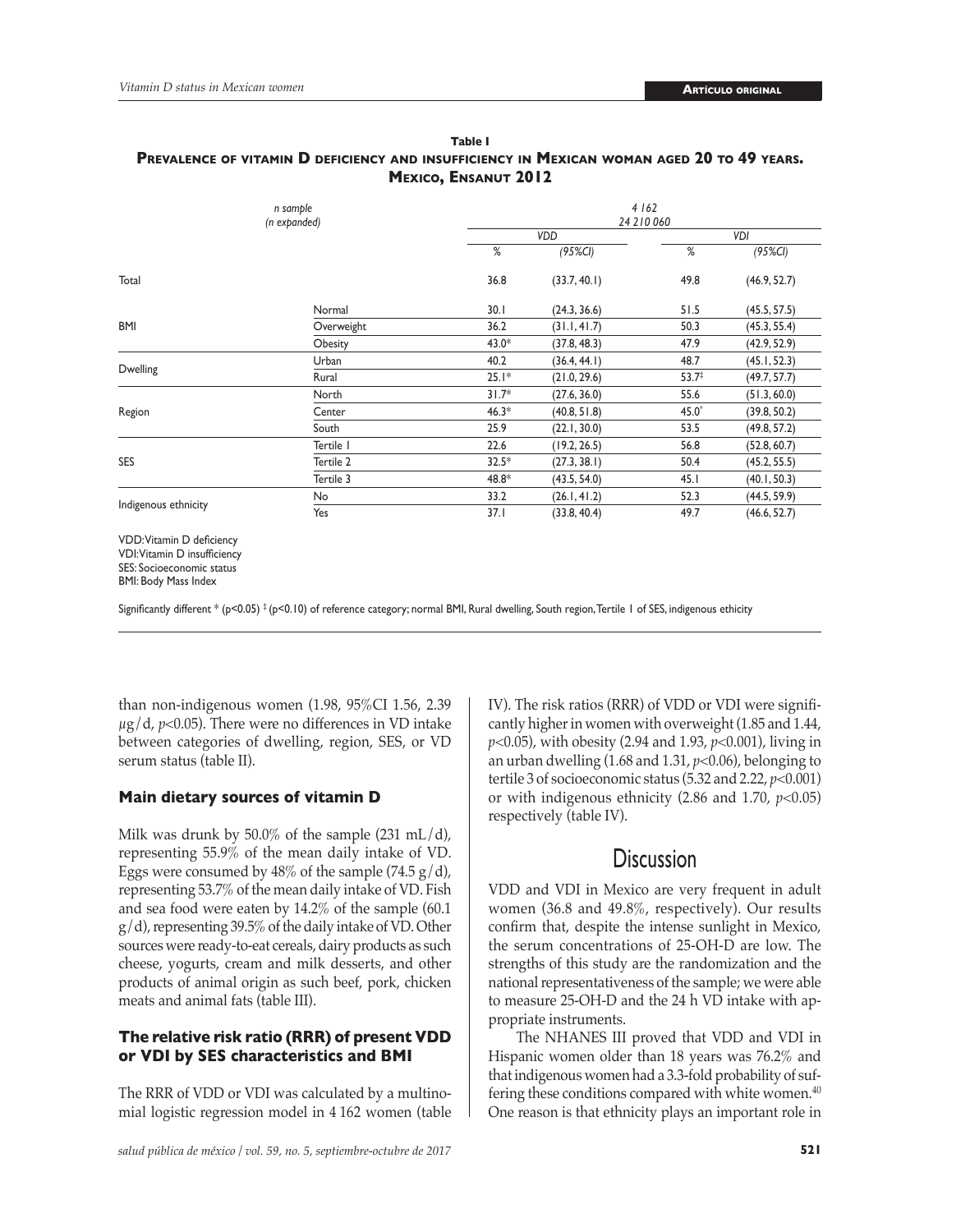#### **Table II Mean serum concentrations of 25-OH-D, and dietary intake of vitamin D in Mexican women aged 20 to 49 years. Mexico, Ensanut 2012**

| n sample<br>n expansion |            | 4 1 6 2<br>24 210 060<br>25-OH-D nmol/L<br>Mean (95%CI) | 869<br>6751792<br>VD intake $(\mu g)$<br>Mean (95%CI) |  |
|-------------------------|------------|---------------------------------------------------------|-------------------------------------------------------|--|
| Total                   |            | 56.7 (55.7,57.8)                                        | 2.56(2.27, 2.86)                                      |  |
|                         | Normal     | 60.2 (58.6,62.4)                                        | 2.24 (1.74, 2.74)                                     |  |
| <b>BMI</b>              | Overweight | 57.1 (55.5,58.7)*                                       | 2.70(2.15, 3.25)                                      |  |
|                         | Obesity    | 53.6 (52.0,55.2)*                                       | 2.68(2.10, 3.25)                                      |  |
|                         | Urban      | 55.2 (53.9,56.5)                                        | 2.67(2.31, 3.04)                                      |  |
| <b>Dwelling</b>         | Rural      | 62.2 $(60.6, 63.7)^*$                                   | 2.24 (1.78, 2.69)                                     |  |
|                         | North      | 57.6 (56.0,59.1)*                                       | 2.70(2.27, 3.12)                                      |  |
| Region                  | Center     | 53.0 (51.2,54.7)*                                       | 2.59 (2.09,3.09)                                      |  |
|                         | South      | 61.9(60.3,63.4)                                         | 2.44(2.04, 2.83)                                      |  |
|                         | Tertile I  | 63.0 (61.4,64.7)                                        | 2.26 (1.88, 2.64)                                     |  |
| <b>SES</b>              | Tertile 2  | 58.3 (56.5,60.2)*                                       | 2.41 (1.99, 2.83)                                     |  |
|                         | Tertile 3  | $51.7 (50.2, 53.3)^*$                                   | 2.85(2.26, 3.43)                                      |  |
| Indigenous ethnicity    | No         | 56.6 (55.5,57.7)                                        | 2.59(2.28, 2.91)                                      |  |
|                         | Yes        | 58.8 (56.1,61.5)                                        | $1.98$ (1.56, 2.39) <sup>*</sup>                      |  |
|                         | <b>VDD</b> | 39.5 (38.6,40.4)*                                       | 2.50(1.83, 3.10)                                      |  |
| VD serum status         | VDI        | 61.4 $(60.8,61.9)*$                                     | 2.58 (2.18,2.99)                                      |  |
|                         | Optimal    | 86.9 (85.2,88.6)                                        | 2.68 (1.86, 3.50)                                     |  |

VDD: Vitamin D deficiency VDI: Vitamin D insufficiency VD: Vitamin D SES: Socioeconomic status BMI: Body Mass Index

Significantly different \* (*p*<0.05) ‡ (*p*<0.10) of reference category; normal BMI, Rural dwelling, South region, Tertile 1 of SES, indigenous ethnicity

#### **Table III Main dietary sources of vitamin D in Mexican women aged 20-49 years participating in Ensanut 2012. Mexico**

| Food<br>n sample (869)<br>n expanded (6751792) | Frequency of consumption |              | Intake of food $(g/100 g)$ |                | Content of VD in food $(\mu g / 100 g)$ |              | Contribution to the total intake of VD (%) |              |
|------------------------------------------------|--------------------------|--------------|----------------------------|----------------|-----------------------------------------|--------------|--------------------------------------------|--------------|
|                                                | %                        | $(95\%CI)$   | Mean                       | $(95\%Cl)$     | Mean                                    | $(95\%CI)$   | Mean                                       | $(95\%CI)$   |
| Milk                                           | 50.0                     | (45.4, 54.7) | 231                        | (208.5, 53.5)  | 1.80                                    | (1.58, 2.02) | 55.9                                       | (51.8, 60.0) |
| Eggs                                           | 48.I                     | (43.5, 52.7) | 74.5                       | (67.0, 82.1)   | 1.34                                    | (1.19, 1.49) | 53.7                                       | (48.6, 58.7) |
| Fish and sea food                              | 14.2                     | (10.9, 18.2) | 60.1                       | (37.5, 82.6)   | 3.24                                    | (0.24, 6.24) | 39.5                                       | (19.8, 59.2) |
| Ready to eat cereals                           | 6.6                      | (4.5, 9.6)   | 48.8                       | (32.6, 65.0)   | 2.76                                    | (1.45, 4.07) | 46.5                                       | (35.9, 57.0) |
| Other dairy products                           | 36.8                     | (32.0, 41.8) | 60.0                       | (38.0, 82.0)   | 0.45                                    | (0.31, 0.58) | 22.4                                       | (17.9, 26.9) |
| Beef meat                                      | 16.9                     | (13.8, 20.6) | 62.2                       | (37.9, 86.5)   | 0.70                                    | (0.41, 0.99) | 27.3                                       | (20.4, 34.3) |
| Milk based desserts                            | 5.1                      | (3.3, 7.8)   | 51.3                       | (28.9, 73.7)   | 2.08                                    | (0.96, 3.19) | 28.2                                       | (16.3, 40.1) |
| Chicken meat                                   | 23.5                     | (19.3, 28.3) | 129.7                      | (101.4, 158.0) | 0.18                                    | (0.15, 0.22) | 24.1                                       | (19.1, 29.9) |
| Pork meat                                      | 21.6                     | (17.7, 26.0) | 50.5                       | (38.2, 62.9)   | 0.44                                    | (0.33, 0.55) | 24.8                                       | (18.6, 31.0) |
| Fat (animal origin)                            | 33.0                     | (28.3, 38.1) | 18.2                       | (15.2, 21.2)   | 0.12                                    | (0.09, 0.14) | 12.8                                       | (9.2, 16.5)  |

VD: vitamin D

Other dairy products: cheeses: aged, cotija, grill, camembert, cheddar, chihuahua, cottage, cream, fresco, goat, gouda, manchego, parmesan, Swiss; yogurt, curdled<br>milk, drinkable yogurt

Fat: lard or average animal fat, butter, mayonnaise

Data from an iterative 24h dietary recall questionnaire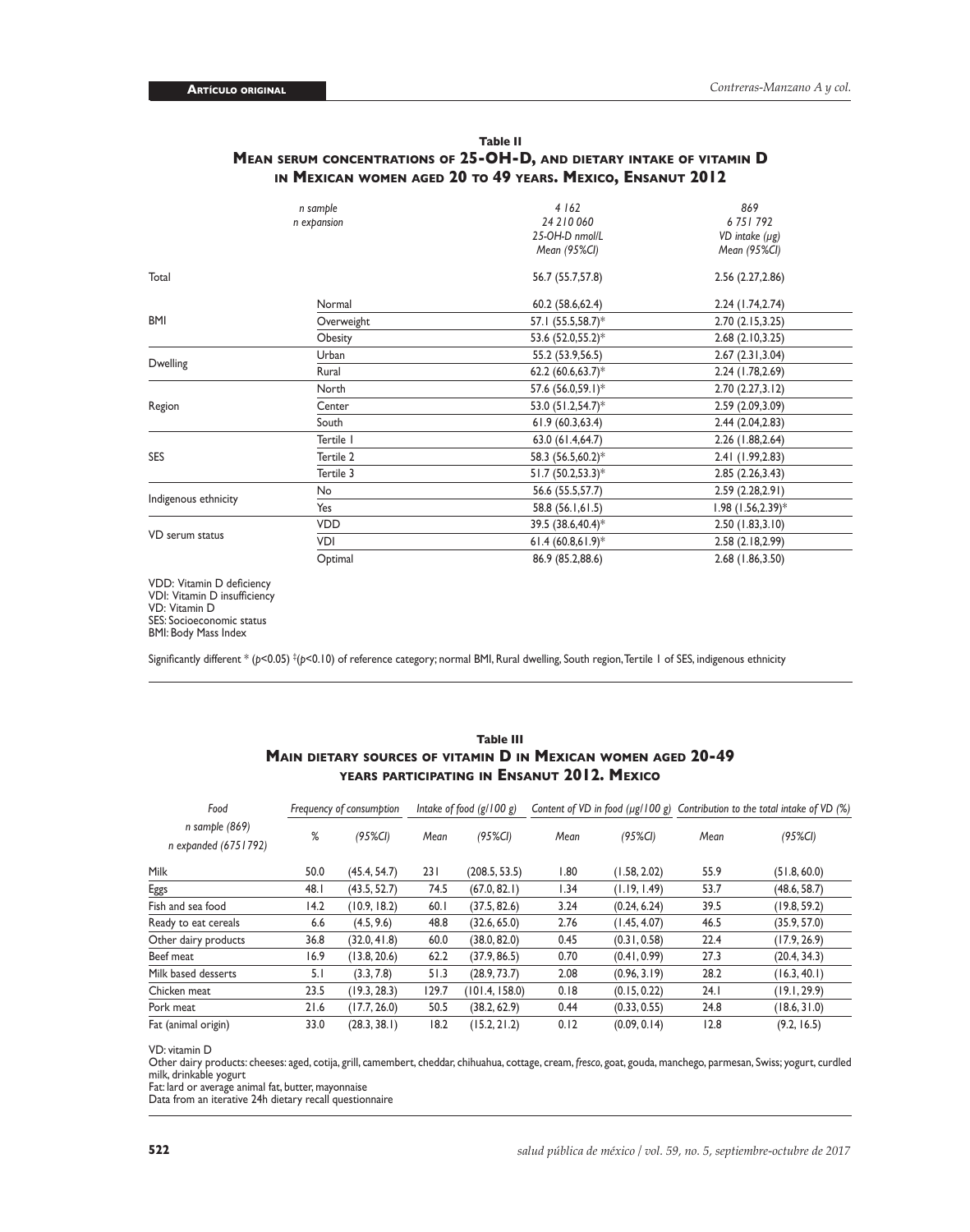#### **Table IV Multinomial logistic regression model to assess the risk of Vitamin D deficiency or insufficiency in Mexican women 20-49 yo, by sociodemographic characteristics and BMI. Mexico, Ensanut 2012**

| n sample                                                     |            | 4 162<br>24 210 060 |              |         |  |
|--------------------------------------------------------------|------------|---------------------|--------------|---------|--|
| n expanded                                                   |            | <b>RRR</b>          | (95%CI)      | Þ       |  |
|                                                              |            |                     |              |         |  |
| VDD                                                          |            | 1.01                | (0.98, 1.03) | 0.354   |  |
| Age                                                          |            |                     |              |         |  |
|                                                              | Normal     | Ref.                |              |         |  |
| <b>BMI</b>                                                   | Overweight | 1.85                | (1.20, 2.83) | 0.005   |  |
|                                                              | Obesity    | 2.94                | (1.92, 4.52) | < 0.001 |  |
| Dwelling                                                     | Rural      | Ref.                |              |         |  |
|                                                              | Urban      | 1.68                | (1.14, 2.48) | 0.009   |  |
|                                                              | South      | Ref.                |              |         |  |
| Region                                                       | North      | 1.38                | (0.91, 2.10) | 0.131   |  |
|                                                              | Center     | 3.19                | (2.12, 4.80) | < 0.001 |  |
|                                                              | Tertile I  | Ref.                |              |         |  |
| <b>SES</b>                                                   | Tertile 2  | 1.44                | (0.96, 2.15) | 0.074   |  |
|                                                              | Tertile 3  | 5.32                | (3.31, 8.53) | < 0.001 |  |
| Indigenous ethnicityNo                                       |            | Ref.                |              |         |  |
|                                                              | Yes        | 2.86                | (1.53, 5.32) | 0.001   |  |
| VDI                                                          |            |                     |              |         |  |
| Age                                                          |            | 1.00                | (0.98, 1.02) | 0.918   |  |
|                                                              | Normal     | Ref.                |              |         |  |
| <b>BMI</b>                                                   | Overweight | 1.44                | (1.02, 2.02) | 0.039   |  |
|                                                              | Obesity    | 1.93                | (1.37, 2.72) | < 0.001 |  |
| Dwelling                                                     | Rural      | Ref.                |              |         |  |
|                                                              | Urban      | 1.31                | (0.99, 1.74) | 0.058   |  |
|                                                              | South      | Ref.                |              |         |  |
| Region                                                       | North      | 1.43                | (1.03, 1.98) | 0.035   |  |
|                                                              | Center     | 1.76                | (1.28, 2.43) | 0.001   |  |
|                                                              | Tertile I  | Ref.                |              |         |  |
| <b>SES</b>                                                   | Tertile 2  | 0.95                | (0.69, 1.32) | 0.012   |  |
|                                                              | Tertile 3  | 2.22                | (1.46, 3.39) | < 0.001 |  |
| Indigenous ethnicity                                         | No         | Ref.                |              |         |  |
|                                                              | Yes        | 1.70                | (1.01, 2.87) | 0.047   |  |
| Optimal VD status was the reference. RRR=relative risk ratio |            |                     |              |         |  |

the cutaneous transformation of VD.41-43 Previous studies suggest that the concentrations of 25-OH-D for the optimal bone and calcium and phosphorous metabolism differ among ethnic groups. In this study the probability of VDD was higher in indigenous women, a group with lower dietary intake of VD than non-indigenous women. One limitation of the present study is that, because of its cross sectional design, it does not allow to infer a causality, in the associations observed, of the higher probability of VDD in indigenous women. We hypothesized that the use of long-sleeve blouses and skirts worn by this population interferes with the UV radiation during work days; also, their low intake of VD and the more intense pigmentation of their skin make them vulnerable to VDD and VDI. Nevertheless the probability of VDD may be due to a genetic predisposition that is not linked to the frequently occurring bone fractures in Caucasian population. A cohort study found that 15% of Mexican-American women showed a polymorphism in the gen codifying for the cellular VD receptor; although the serum concentrations of 25- OH-D were comparable between phenotypes, women with polymorphism experienced bone demineralization earlier in life than women without it**.** 44

Another point is that the majority of studies for defining the cut-off points for VDD and VDI and the associated alterations have been carried out in white persons. This has several implications: they may not be adequate for a population with darker skin. Thus, the available cut-off points are the best proxy available for our population.<sup>3,13,39,45</sup>

Women living in rural communities had a lower probability of VDD than those living in urban localities, probably because people in urban localities stay under a roof for large periods and are therefore less exposed to sunlight; also, they suffer higher levels of air pollution. A limitation of this study was that it includes no measurements of sun exposure or nutritional supplement consumption, which is not common among the Mexican population.<sup>46</sup>

Urbanization seems to be a factor preventing sunlight exposure, as is demonstrated by the fact that women living in the North and Center of the country had higher prevalence of VDD than those living in the South. The Center and North regions are more urbanized than the South; urbanization has been associated with less open air activities and a higher level of air pollution.47,48 This is supported by the comparable VD intake in all regions. Thus the differences in 25-OH VD3 can only be accounted for by the intensity of sun-light exposure and differences in skin pigmentation.

Milk intake was the main dietary source of VD among the Mexican population, along with eggs, fish and seafood. The total intake in women was very low  $(2.5 \mu g/d)$  compared with the 10  $\mu g/d$  recommended by the IOM.49 The fortification of foods, especially milk, with VD and sessions of prudent exposure to sunlight, below the time of risk for skin cancer, are recommended. To our knowledge, there is no governmental initiative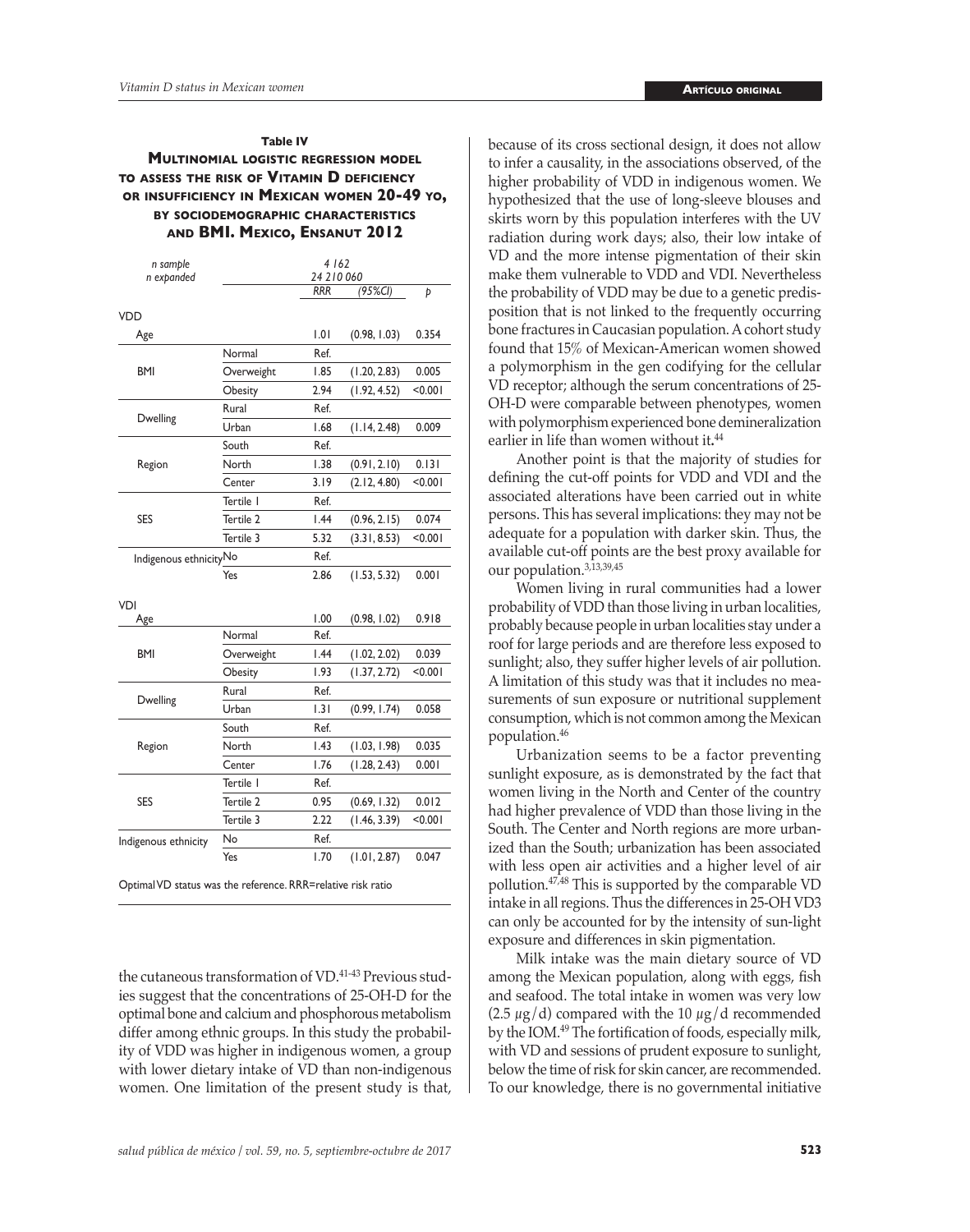to prevent VDD/VDI, as such food supplementation programs and recommendations for a reasonable sun exposure, among the Mexican population.

Another finding of our study was the greater prevalence of VDD in obese women compared with women with a normal BMI. Discrepancies between the etiology of this association were postulated by Foss and colleagues in 2008, who hypothesized that in primitive human beings VD was a consequence of the changes in sunlight intensity during the winter and a way to accumulate body fat.<sup>50</sup> A meta-analysis of 21 cohorts of adults, found that a higher BMI is associated with lower levels of 25-OH-D and a slight increase in the BMI, with a reduction in the concentrations of 25-OH-D, with the resulting recommendation to reduce obesity, whereby a reduction of VDD is expected.17 Obese persons have a larger body surface area on which to receive a larger amount of UV irradiation and therefore have higher VD synthesis rates. They documented that after 24 hours of exposure to sunlight, the increase in 25-OH-D serum concentrations was 53% less in obese than in non-obese persons, and explained that this was due to the large VD stores in the fat.<sup>51</sup> In Mexico, 35.5% of adult women are overweight, and 37.5% are obese.<sup>52</sup> Therefore, this population is more susceptible to VDD and has a higher risk of the pathologies associated to VDD: bone diseases, metabolic syndrome, cardiovascular diseases, infections and general mortality.15-24

#### **Conclusions**

In Mexico, the prevalence of VDD and VDI is a public health issue among women aged 20-49 years**.** Obesity was associated with VDD when no other factors that can predict it are present. The dietary intake of VD was not associated with serum concentrations of 25-OH-D. Women living in rural dwellings, and in the southern region of the country, and belonging to the lowest tertile of SES, had better VD status probably because of a higher sun exposure. The high prevalence of VDD/ VDI in Mexican women calls for stronger actions from the health authorities, such as straightening the actual policy of food supplementation and recommending a reasonable exposure to sunlight.

#### **Financial support**

This study was supported in part by the Kellogg Company through a non-binding grant. Kellogg's had no role in the planning, analysis or drafting of this article. All authors declare that they have no conflict of interest.

Taskworks S. V. and A.C. designed the overall project, interpreted the data and drafted the manuscript; A. C. performed the statistical analysis. R.R. developed the laboratory determination of 25-OH-D.

*Declaration of conflict of interests*. The authors declare that they have no conflict of interests.

#### **References**

1. Mithal A, Wahl DA, Bonjour JP, Burckhardt P, Dawson-Hughes B, Eisman JA, *et al*. Global vitamin D status and determinants of hypovitaminosis D. Osteoporos Int 2009;20:1807-1820. [https://doi.org/10.1007/s00198-](https://doi.org/10.1007/s00198-009-0954-6)009- 0954-6

2. Sai AJ, Walters RW, Fang X, Gallagher JC. Relationship between vitamin D, parathyroid hormone, and bone health. J Clin Endocrinol Metab 2011;96:E436-E446.<https://doi.org/10.1210/jc.2010>-1886 3. Holick MF, Chen TC. Vitamin D deficiency: a worldwide problem with health consequences. Am J Clin Nutr 2008;87(4):1080S-1086S. 4. Looker AC, Dawson-Hughes B, Calvo MS, Gunter EW, Sahyoun NR. Serum 25- hydroxyvitamin D status of adolescents and adults in two seasonal subpopulations from NHANES III. Bone 2002;30:771-777. [https://](https://doi.org/10.1016/S8756-3282(02)00692-0) [doi.org/10.1016/S8756-](https://doi.org/10.1016/S8756-3282(02)00692-0)3282(02)00692-0

5. Hyun D, Sabour S, Sagar U, Adams S, Whellan D. Prevalence of Hypovitaminosis D in Cardiovascular Diseases (from the National Health and Nutrition Examination Survey 2001 to 2004). Am J Cardiol 2008;102:1540-1544. <https://doi.org/10.1016/j.amjcard.2008.06.067> 6. Sempos CT, Vesper HW, Phinney KW, Thienpont LM, Coates PM. Vitamin D status as an international issue: national surveys and the problem of standardization. Scand J Clin Lab Invest Suppl 2012;243:32-34. 7. Flores A, Flores M, Hernández-Barrera L, Rivera M, Contreras A, Villalpando S. Vitamin D deficiency is common and is associated with overweight in Mexican children aged 1-11 years. Public Health Nutr

2017;28:1-9. <https://doi.org/10.1017/S1368980017000040> 8. Gaugris S, Heaney R, Boonen S, Kurth H, Bentkover J, Sen S. Vitamin D

inadequacy among post-menopausal women: A systematic review. Q J Med 2005;98:667-676. <https://doi.org/10.1093/qjmed/hci096>

9. Wat W, Leung J, TamS, Kung A. Prevalence and impact of vitamin D insufficiency in southern Chinese adults. Ann Nutr Metab 2007;51(1):59-64. <https://doi.org/10.1159/000100822>

10. Godar D, Landry R, Lucas A. Increased UVA exposures and decreased cutaneous vitamin D3 levels may be responsible for the increasing incidence of melanoma. Med Hypotheses 2009;72(4):434-443. [https://doi.](https://doi.org/10.1016/j.mehy.2008.09.056) [org/10.1016/j.mehy.2008.09.056](https://doi.org/10.1016/j.mehy.2008.09.056)

11. Lim S, Kung A, Sompongse S, Soontrapa S, Tsai K. Vitamin D inadequacy in postmenopausal women in Eastern Asia. Curr Med Res Opin 2008;24(1):99-106. <https://doi.org/10.1185/030079908X253429>

12. Norman AW. From vitamin D to hormone D: fundamentals of the vitamin D endocrine system essential for good health. Am J Clin Nutr 2008;88(2):491S-499S.

13. Bischoff-Ferrari H, Giovannucci E, Willett W, Dietrich T, Dawson-Hughes<B.Estimation> of optimal serum concentrations of 25-hydroxyvitamin D for multiple health outcomes. Am J Clin Nutr 2006;84:18-28. 14. Kung A, Lee K. Knowledge of vitamin d and perceptions and attitudes toward sunlight among Chinese middle-aged and elderly women: A population survey in Hong Kong. BMC Public Health 2006;6:226. [https://doi.](https://doi.org/10.1186/1471-2458-6-226) [org/10.1186/1471-2458-6-226](https://doi.org/10.1186/1471-2458-6-226)

15. Reid IR, Avenell A. Evidence-based policy on dietary calcium and vitamin D. Journal of bone and mineral research: the official journal of the American Society for Bone and Mineral Research 2011;26(3):452-454. <https://doi.org/10.1002/jbmr.327>

16. Tuohimaa P. Vitamin D and aging. J Steroid Biochem Mol Biol 2009;114(1-2):78-84. <https://doi.org/10.1016/j.jsbmb.2008.12.020>